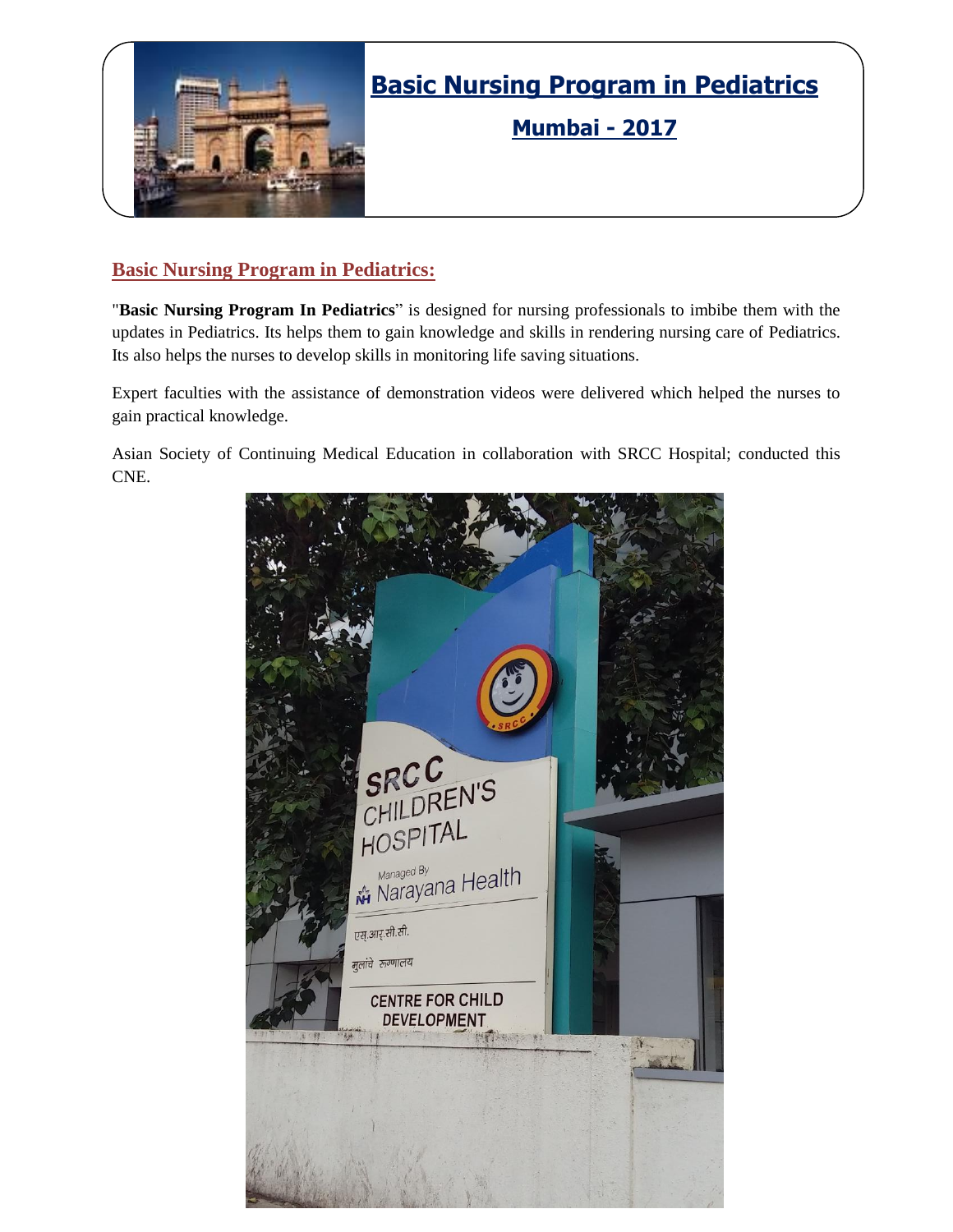# **CNE – Basic Nursing Program in Pediatrics**

**Date:** June 21<sup>st</sup>, 2017

**Venue and Place:** SRCC Hospital, Mumbai, Maharashtra, India.

**Total Attendees:** 65

#### **Speaker's Names:**

- 1. Ms. Shweta Rasaria
- 2. Ms. Beena Bhatia

#### **Talk and Case Discussion:**

- 1. Neonates, Infants and Toddlers
- 2. Pre- Schoolers
- 3. School- Age Children
- 4. Adolescents

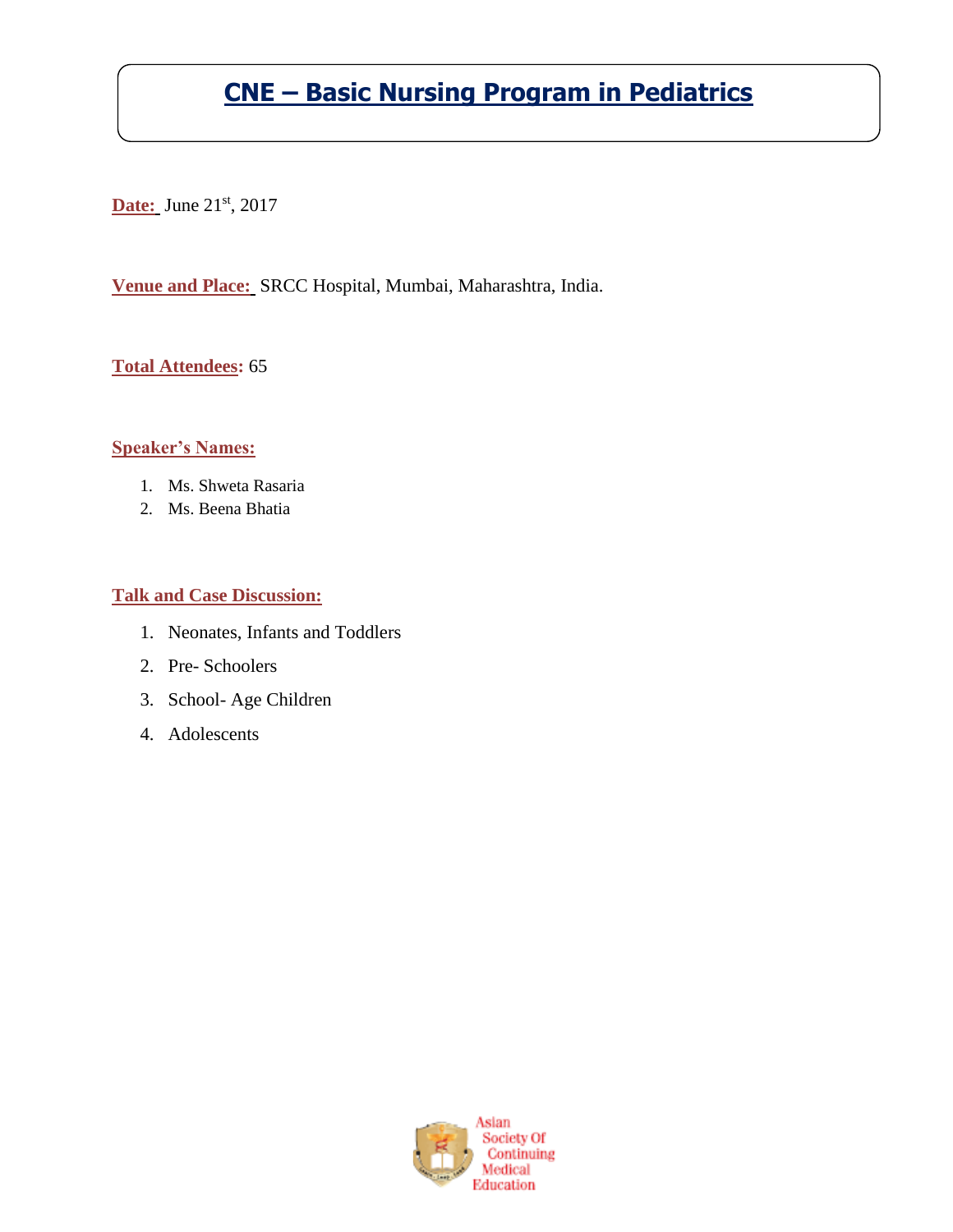## **CNE – Basic Nursing Program in Pediatrics**

### **Feedback from Participants:**

- 1. Video presentation, demonstration was very helpful to me to revise my knowledge
- 2. Classes were very good and will be helpful in our daily care of the patients.

### **Other Interested Topics Suggested:**

- 1. Any Topics Related To Operation Theatre/Surgical Nursing
- 2. OT Topics/Cardiac Topics & Administrative Skill For Senior Nurses
- 3. Pediatric Topic System wise. Topics OT/Cathlab
- 4. Post Operative Care + Lap Surgery + Nsg Care & In all Surgeries. Precautions HIV + HCV PT
- 5. Post Operative Management Cardiac & Renal Disorder
- 6. Post Of Care Cardiac/renal Diseases Hospital Management
- 7. Old Care, Care of D.M pt
- 8. New Practices Which We Can Use During Care Giving To The Patients
- 9. Orthopedics
- 10. Basic USG Program In Medicine
- 11. Basic Nursing In Orthopedics
- 12. Medical Surgical Nursing, Mental Health Nursing
- 13. Medical Surgical Nursing, Generic Nursing Psychiatric
- 14. Cardiac Emergency, Audit Handling, Interaction Control, Topic Related To I.C.U. Nursing Practices.
- 15. Emergency Care.
- 16. Infection Control.
- 17. Vaccination Scheduled/ Nutrition.
- 18. Critical Baby care With Advanced Pediatrics Nursing Care & procedure
- 19. Cardiac , Infection Control Practices Regarding Newly/Upcoming Guide Lines &

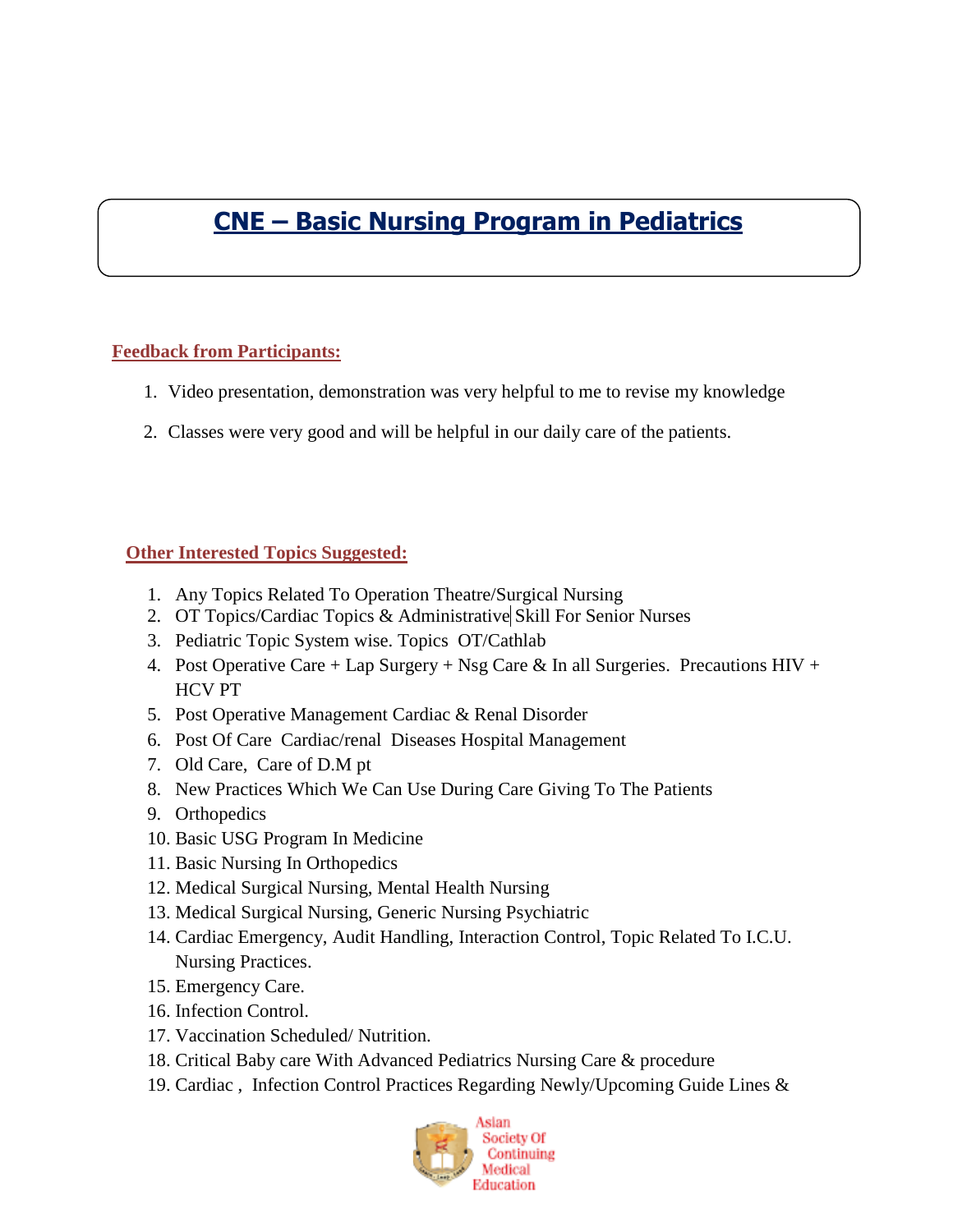Studies

- 20. neonate care guidelines
- 21. Pediatric Emergency Management, cardio Vascular Management In Pediatrics.
- 22. Neonatal Nursing Resuscitation Program Basic
- 23. Gynecology
- 24. Neonatal Resuscitation Program
- 25. Gynecology
- 26. Communication Diseases
- 27. Cancer
- 28. Maternity & Cardiology
- 29. Neonatal Pediatric Adolescent Topic
- 30. Post surgery care
- 31. Complication In Pregnancy
- 32. ANC/PNC Mother Care
- 33. Advance Life Support & Emergency Care
- 34. neonatal care
- 35. Diabetes
- 36. Epilepsy In New Born Child/Adult

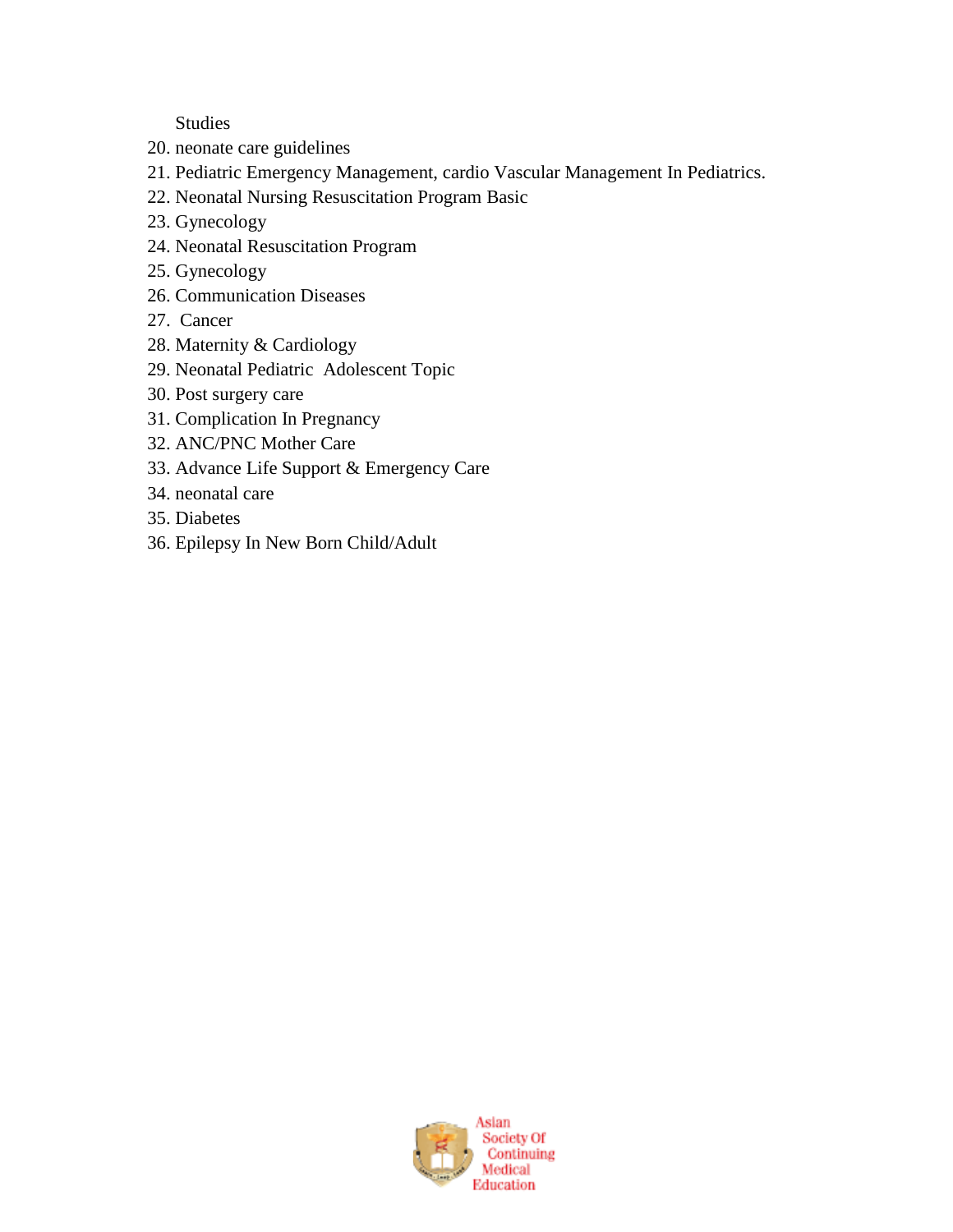## **CNE – Basic Nursing Program in Pediatrics**

### **SNAP SHOTRS**